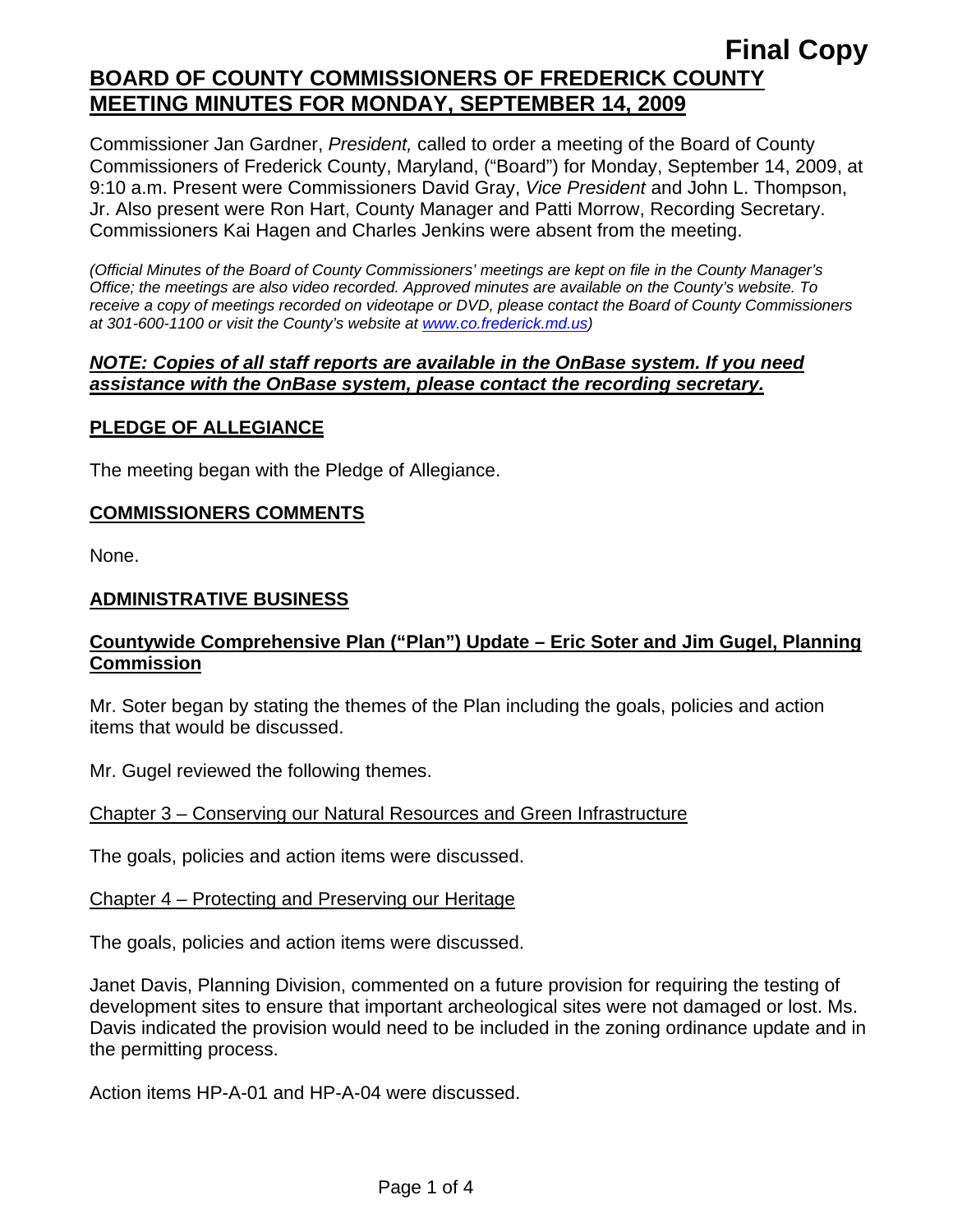## Chapter 5 – Preserving our Agricultural and Rural Community

The goals, policies and action items were discussed.

The transfer of development rights was discussed.

### Chapter 6 – Providing Transportation Priorities

The goals, policies and action items were discussed.

It was noted action item TR-A-22 was completed.

The Board discussed Policy TR-P-14. It was indicated the county would continue to cooperate with The City of Frederick on the planning and implementation of a city airport masterplan.

Commissioner Thompson moved to strike the Jefferson Tech Park interchange and collector. There was no second and it was indicated the issue would continue at the time the land use maps were discussed.

#### Chapter 7 – Serving our Citizens

The goals, policies and action items were discussed.

### Community Services

It was indicated that fire stations would be located in community growth areas reflected in SC-P-01 and in SC-P-22.

The development process would be added to SC-P-03 and a new principle would be added to the Facility Siting Principles to address the development process.

The Board requested that SC-P-12 be stricken and a general comment be added.

It was indicated the library sites would include Myersville and Walkersville and remove North Frederick City and Adamstown.

### Public Utilities Element

It was indicated language from the Section 9-505 of the Environmental Article of the Annotated Code of Maryland would be added to PU-P-02.

### Chapter 8 - Supporting a Diversified Economy

The goals, policies and action items were discussed.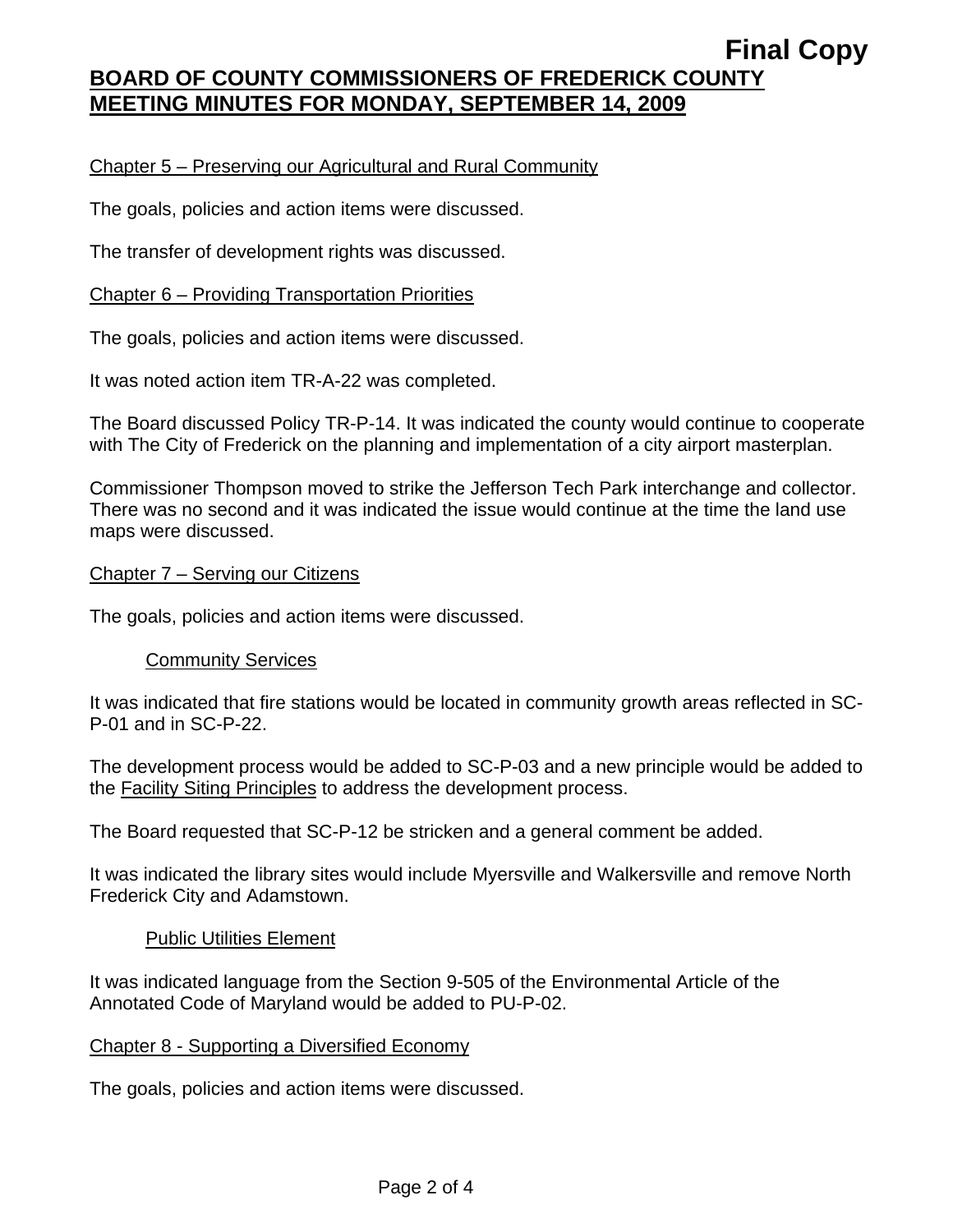The action item ED-A-01 would read: *Evaluate and facilitate* Establish a permanent, yearround farmers market in Frederick County…

#### Chapter 9 - Assessing our Water Resources

The goals, policies and action items were discussed.

Mr. Soter indicated this chapter would be reserved in the final version and added at a later date.

The Board indicated the following changes would be made to the drinking water action items:

- DW-A-03 Coordinate with Frederick, Middletown and Walkersville regarding the feasibility of interconnections with the county distribution system for emergency or general situations.
- Strike policy DW-A-05.
- Strike policy DW-A-08.

#### Chapter 10 – Managing our Growth

The goals, policies and action items were discussed.

#### Chapter 11 – Community and Corridor Plans

The goals, policies and action items were discussed.

Chapter 12 – Implementation

The goals, policies and action items were discussed.

#### Comments from Agencies and the Public

The Board reviewed agency comments from the Maryland Department of Planning, Maryland Department of the Environment and several municipalities.

It was indicated the public comments would be reviewed as the regional land use plan maps were discussed.

#### Regional Land Use Plan Map Discussions

Tim Goodfellow, Planning Division, participated in the discussions. Adamstown Region